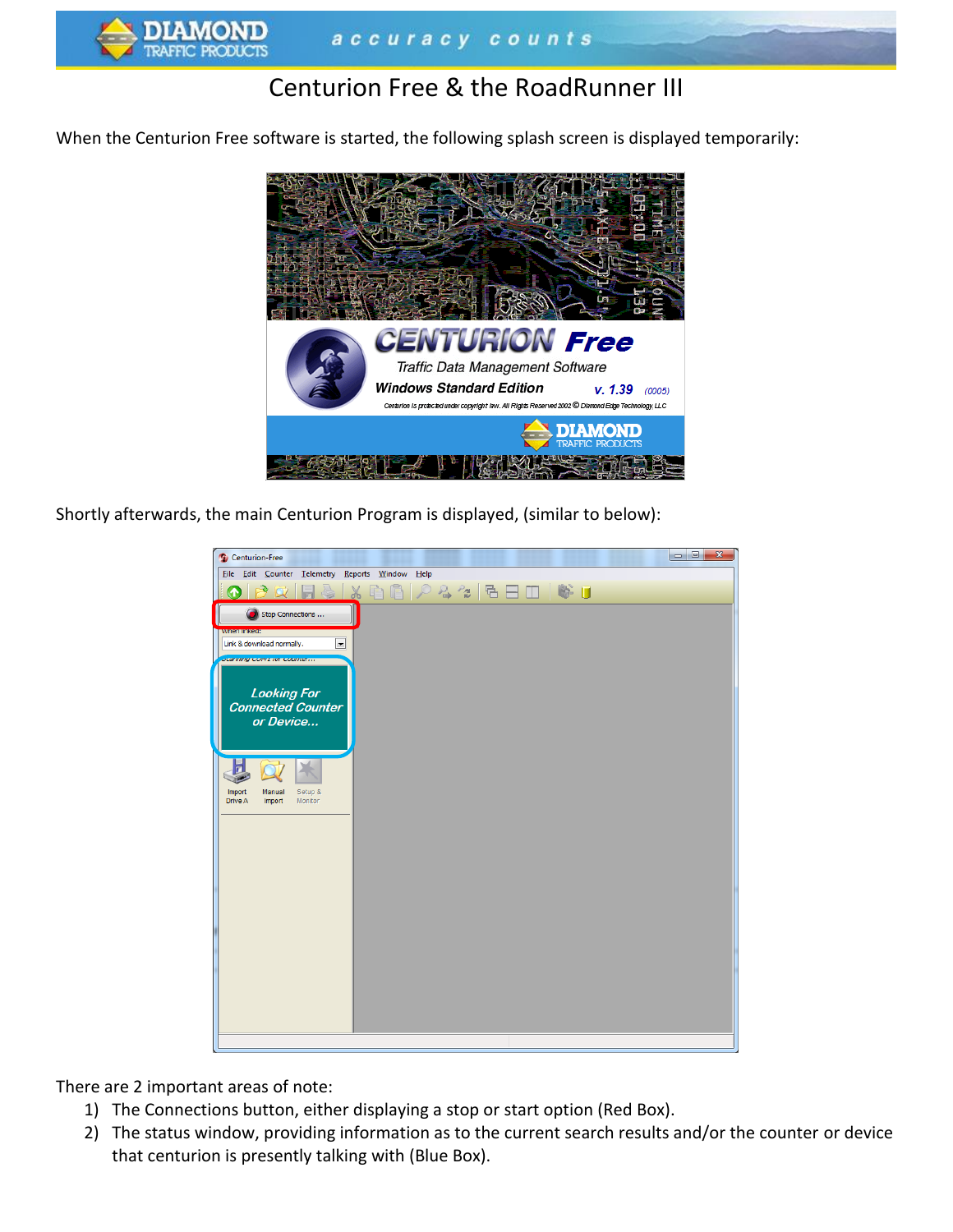accuracy counts

It is important to remember that the USB-to-Serial adapter cable **must first** be plugged in prior to starting the Centurion Free software, as Windows will need to configure and make it available for use. After the cable has been plugged in and the software started, any RoadRunner 3 (RR3) may be plugged in or unplugged as needed. Please note that to help prolong the battery of the RR3 it is recommended that, once study data has been retrieved from the counter -or- a new study has been started, that the RR3 be unplugged.

## Manually starting Data Collection

If you are using the simplified interface, click the 'Reset Unit' button



Screen #2 will appear, please enter in a unique Site ID (if you are collecting at the same physical location, the same Site ID may be re-used). Info Lines 1, 2, & Operator are considered optional and are not required.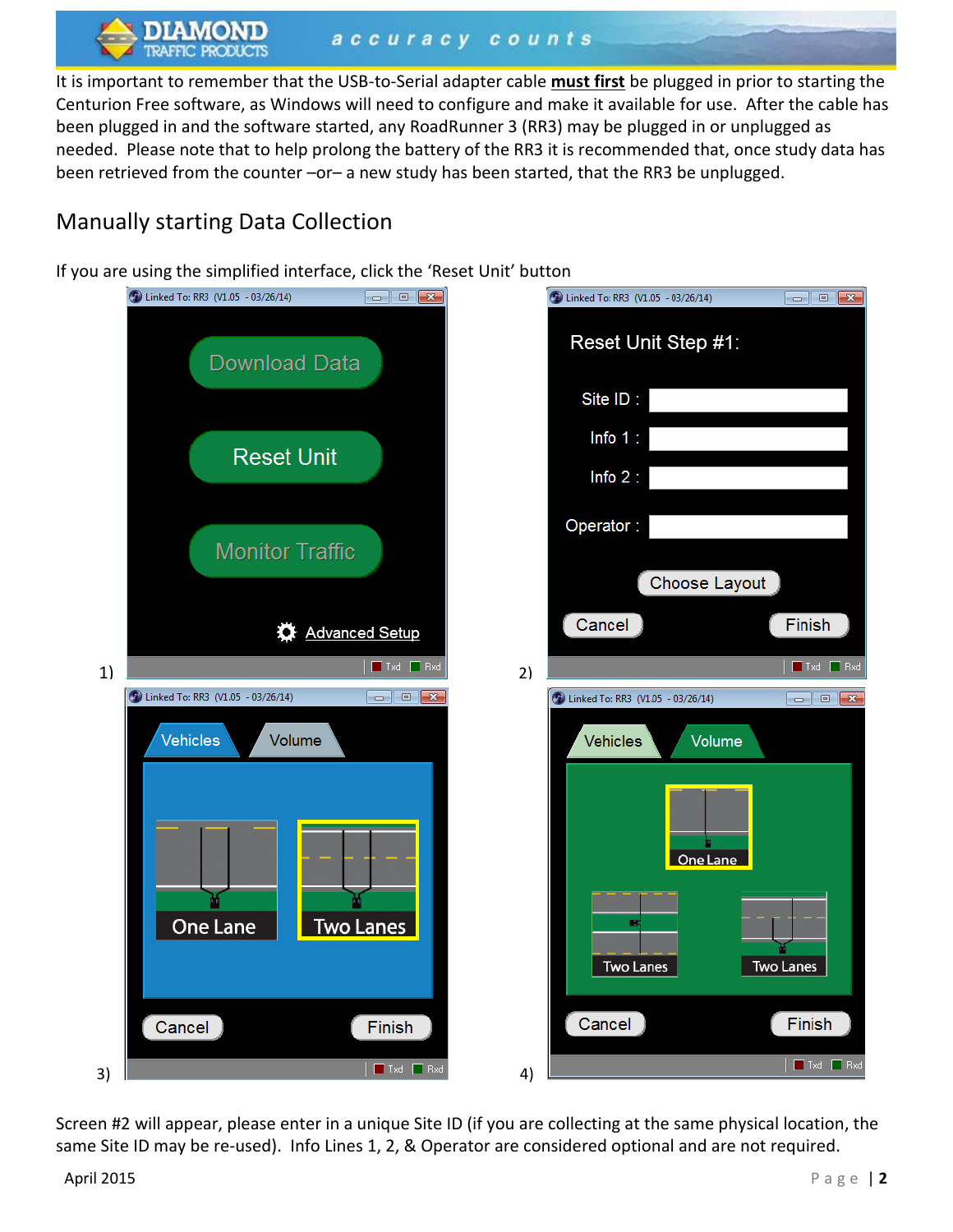Once you have entered the needed information, click the button 'Choose Layout'. This will display the available road tube layouts that the RR3 supports in either Vehicles (Class, Speed, or Per-Vehicle) or Volume. Choose the one that best matches the road type and the data type you would like to collect. When finished, click the 'Finish' button.

At the end of programming the RR3, you will be returned to the first screen. You should notice that the top and bottom buttons are now available to be clicked on (the text is now white vs grey).

Your RR3 unit is now ready to be placed at the data collection location. If you are using a laptop, the option for 'Monitor Traffic' can be used to verify that the vehicles displayed match those you observe while at the data collection site. If the vehicles are grossly mis-reported, it is recommended you verify that the tube layout matches that which you chose and the tube spacing is at a 4 foot spacing (Default for the RR3). When addressed, the vehicles should then match on the screen to those that are observed on-site…



### **REMEMBER SAFTY FIRST!!!**

2 Linked To: RR3 (V1.05 - 03/26/14)  $\Box$ e $\mathbf{x}$ **Vehicles** Volume Counts  $A: 0$  $B: 0$ Exit  $\Box$  Txd  $\Box$  Rx

Should you have questions on the placement of Road Tubes, please refer to our road tube installation guide available on our website: Diamondtraffic.com

The above screen shots will display Vehicle information (Left) and Volume information (Right). The Vehicles tab will include the speed of the vehicle, number of axles, and the spacing of those axles.

If the above information appears to be good, it is save to disconnect the Data cable from the RR3 and then reattach the screw cap to protect the pins. Remember to secure the RR3 to a sturdy anchor with a quality chain and lock. Any excess road tube may be gently coiled up around or near the RR3.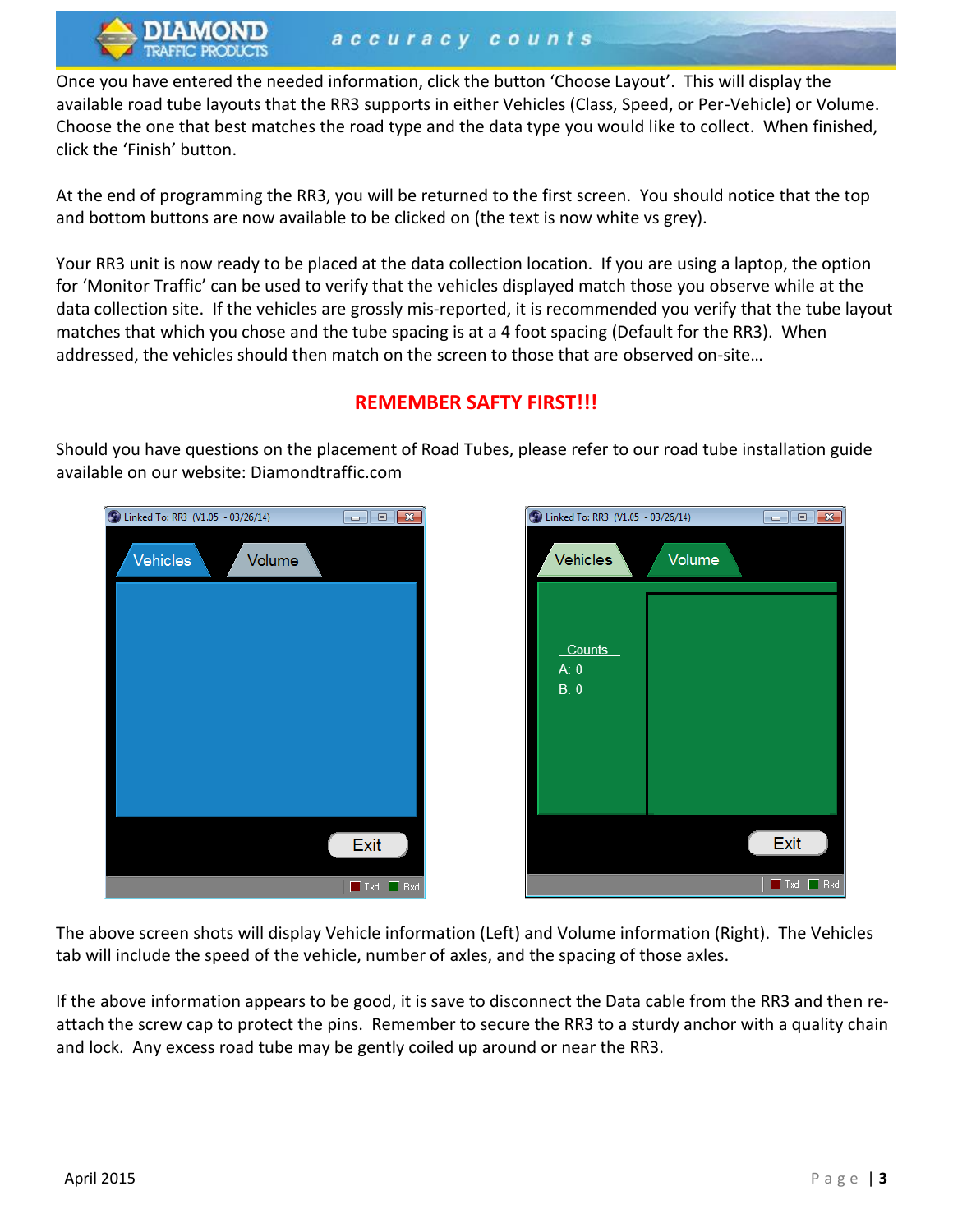### Data collection at end of Study

When you are ready to retrieve the RR3 from the field, simply disconnect the road tube from the unit, unsecure it from the sturdy anchor and pack it away. Retrieve your road tube and make sure that the road tube anchors will not cause damage to passersby and/or vehicles, if necessary pound flush any anchor that is unretrievable.

Data collection is achieved much the same way we took for manually programming the RR3. Verify that the data cable is plugged into the computer, remember to use the same physical USB port, and then start the Centurion Software. Once the software is running, Centurion should automatically find the RR3 and present the simplified interface. Click the Download button. If Centurion is configured correctly, it will find the current open file, close it and then download the new data and start the import process by displaying the Timestamp Data Processor window.

| Timestamp Data Processor V 1.1                                                                                                                                                   |        |                                                                                                                                                                                             |                      |                                                                                                  | $\mathbf{x}$<br>o<br>l o                                                                                                          |              |  |  |
|----------------------------------------------------------------------------------------------------------------------------------------------------------------------------------|--------|---------------------------------------------------------------------------------------------------------------------------------------------------------------------------------------------|----------------------|--------------------------------------------------------------------------------------------------|-----------------------------------------------------------------------------------------------------------------------------------|--------------|--|--|
| <b>Counter Estimation Summary</b><br>Unit: RR III<br>Version: 50<br>Serial #: 227777777<br>$0.75$ (MPH)<br>Average Speed:<br>Peak Hour:<br>18:00<br>06/27<br>Peak Total:<br>9460 |        | 1000000<br><b>Grand Total:</b><br>1000000<br><b>Total Cars:</b><br><b>Total Trucks:</b><br>$\Omega$<br><b>ADT Total:</b><br>9460<br>ADT Cars:<br>9460<br><b>ADT Trucks:</b><br>$\mathbf{0}$ |                      | Data Processing:<br>Number of Lanes: © One<br>Tube Setup:<br>Sensor Spacing:<br>Volume Interval: | Classification<br>O Volume<br><b>Two</b><br>$\blacktriangledown$<br>Normal<br>inches<br>48<br>۰<br>15 Min<br>$\blacktriangledown$ |              |  |  |
|                                                                                                                                                                                  |        |                                                                                                                                                                                             |                      |                                                                                                  | Advanced Settings >>                                                                                                              |              |  |  |
| Site ID:                                                                                                                                                                         | Hwy 58 |                                                                                                                                                                                             |                      |                                                                                                  |                                                                                                                                   |              |  |  |
| Info Line $1$ :                                                                                                                                                                  | MP 30  |                                                                                                                                                                                             |                      | Lane 2 Info:                                                                                     |                                                                                                                                   |              |  |  |
| Info Line 2:                                                                                                                                                                     |        |                                                                                                                                                                                             |                      | $\blacktriangledown$<br>South                                                                    |                                                                                                                                   |              |  |  |
| Operator:                                                                                                                                                                        |        |                                                                                                                                                                                             |                      | Lane 1 Info:                                                                                     |                                                                                                                                   |              |  |  |
| Start Time & Date: 18:17<br>Stop Time & Date: 19:35                                                                                                                              | ÷<br>÷ | 06/27/14<br>10/20/14                                                                                                                                                                        | $\blacksquare$<br>⊞▼ | North<br>$\blacktriangledown$                                                                    | Cancel                                                                                                                            | Analyze Data |  |  |

From this screen it will be necessary to verify that the type of data (Classification or Volume) is selected as well as the number of lanes for which data was recorded. You can even label the vehicle flow (direction) with the counter on the bottom side of the graphic. Clicking the 'Analyze' button. The following screen will display an overall summary of the information prior to importing it into Centurion's internal database. All that should be required here is to click the 'Finish' button. A progress bar will be located in the lower right corner of the main Centurion Window.



| $\overline{\mathbf{x}}$<br>$\begin{array}{c c c c c} \hline \multicolumn{1}{c }{\textbf{0}} & \multicolumn{1}{c }{\textbf{0}} \end{array}$<br>Process Summary (Volume) |                                                                                                                                                                |          |                                                                   |                               |                            |  |  |
|------------------------------------------------------------------------------------------------------------------------------------------------------------------------|----------------------------------------------------------------------------------------------------------------------------------------------------------------|----------|-------------------------------------------------------------------|-------------------------------|----------------------------|--|--|
|                                                                                                                                                                        | -Timestamp Data Summary-                                                                                                                                       |          |                                                                   |                               |                            |  |  |
|                                                                                                                                                                        | Recorded Timestamps:<br>2000000<br>A:<br>2000000<br>B:                                                                                                         | A:<br>B: | Discarded Timestamps:<br>$0(0.00\%)$<br>$0(0.00\%)$               | Added Timestamps:<br>A:<br>B: | $0(0.00\%)$<br>$0(0.00\%)$ |  |  |
|                                                                                                                                                                        | Total:<br>4000000<br>A/B Record Ratio:<br>50.00%<br>50.00%                                                                                                     | Total:   | $0(0.00\%)$<br>38000<br>33250<br>28500<br>23750                   | Total:                        | $0(0.00\%)$                |  |  |
|                                                                                                                                                                        | Used Timestamps:<br>$A$ :<br>2000000 (50.00%)<br>2000000 (50.00%)<br>B:<br>4000000 (100,00%)<br>Total:                                                         |          | 19000<br>14250<br>9500<br>4750<br>0                               |                               |                            |  |  |
|                                                                                                                                                                        | <b>Study Totals</b><br>Avg. Speed: 35.00 (MPH) Duration: 115.0 days (2761 hrs)ADT Lane #1:<br>8620<br>85% Speed: 34.90 (MPH)<br>ADT Lane #2:<br>$\overline{0}$ |          |                                                                   |                               |                            |  |  |
|                                                                                                                                                                        |                                                                                                                                                                |          | Peak Hour: 10/20/14 18:45 Total Lane #1:<br>Peak Hour Total: 6237 | Total Lane #2:                | 1000000<br>0               |  |  |
|                                                                                                                                                                        | Avg. Axles Per Vehicle: 2.00                                                                                                                                   |          |                                                                   | Grand Total:                  | 1000000                    |  |  |
|                                                                                                                                                                        |                                                                                                                                                                |          |                                                                   | $<$ Back                      | Finish!                    |  |  |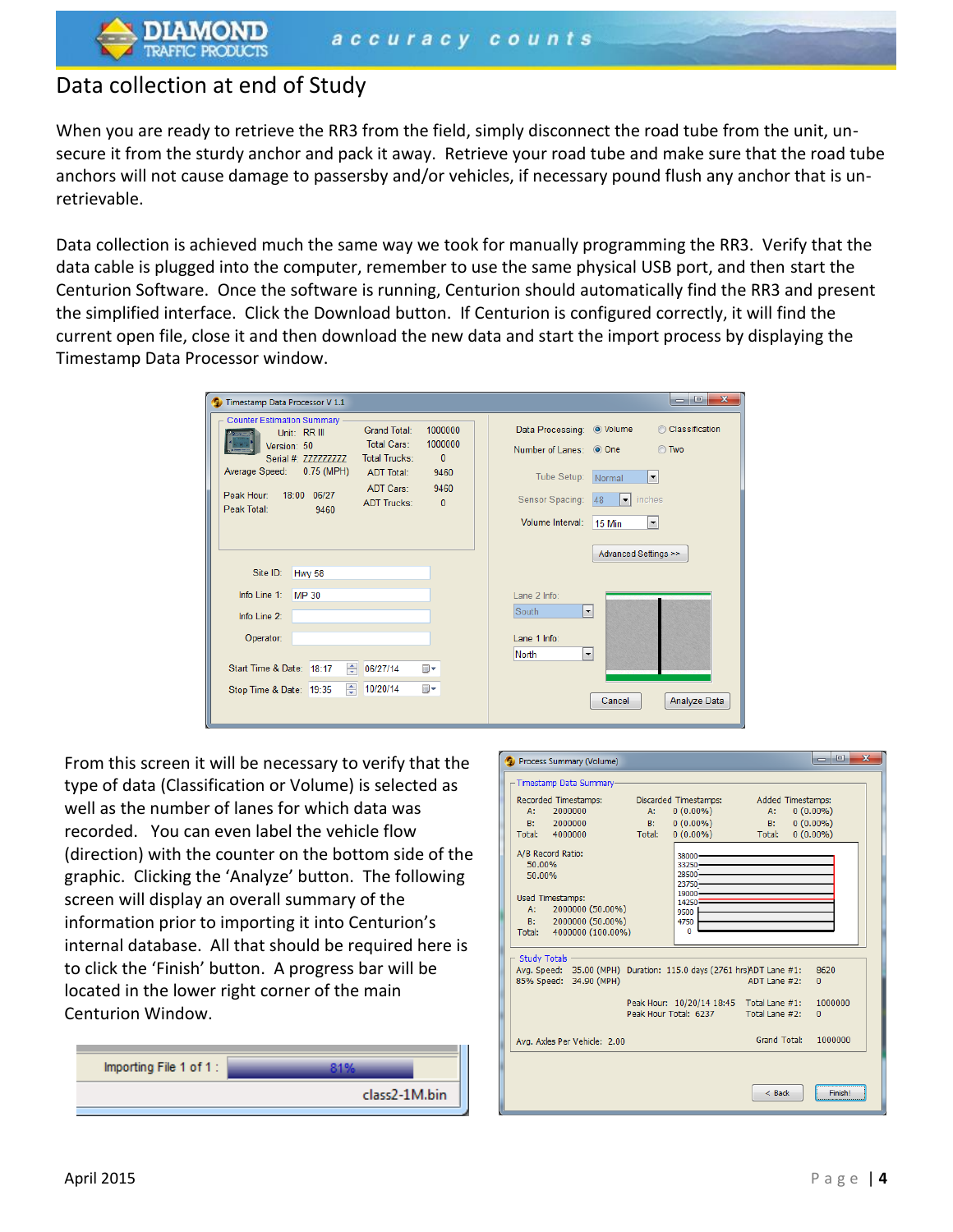Once the Import has completed, Centurion will display a data summary screen. Here you can select the different data types by TAB (Blue Box). Should you want more detailed information click the 'Report Generator' button (Red Box). Where you can select from the selection of included report types. Any Changes on those report types will require the report to be re-built, using the 'Rebuild' button at the top of the window (Green Box).



From here reports can be printed and/or saved. Please note that Centurion's internal database will store an unlimited number of sites and/or data sets. The only limitation to this is the size of the drive and the available free space that is shared amongst any other applications and/or files.

With the Report Generator, you can choose the type of report that will best display your data. If necessary, you can limit the data to a specific time and/or date range (from the previously recorded data). Different reports are available for the different types of data, these can be selected by using the tabs (Blue Box). The Report Style drop down will show you the available reports available in the Centurion software. Once you have made your selection, you will need to click on the 'Rebuild' button located to the right of the Green Box. Anytime you make any changes to the available choices the Rebuild button will be shown.

Stepping through the report is easy to do, using the yellow and black chevron's in the Orange box will allow you to go page by page (inside chevron's) or directly to the first or last page (outside chevron's). Changing the size of the preview page can be done by clicking on the spyglass,  $+$  to zoom in and  $-$  to zoom out.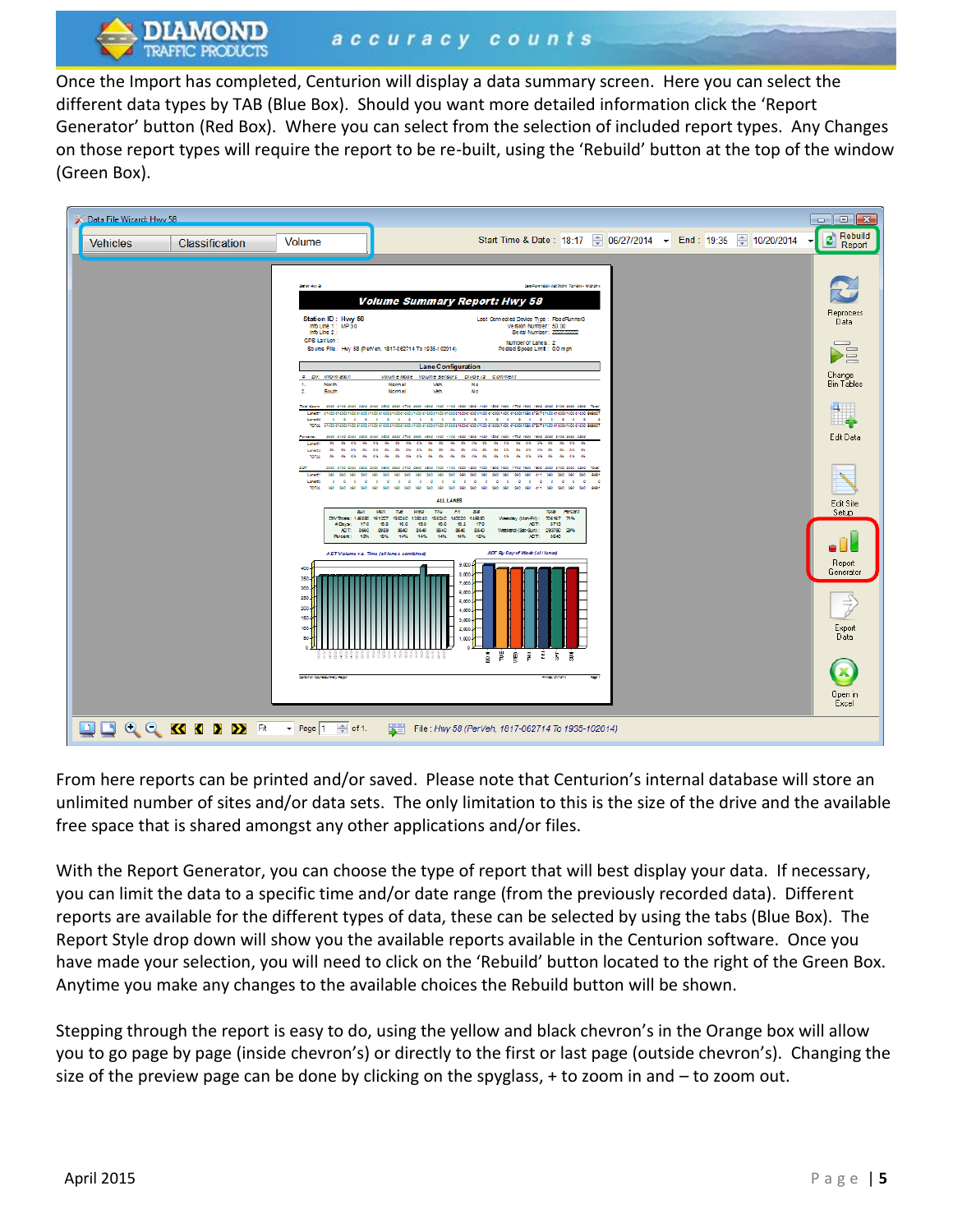For a quicker zoom use the either of the two monitors on the left side of the Orange box, the Top to view the entire page and the bottom to zoom to the width of the preview page. Adjusting the report generator window could also help in displaying the reports. If necessary click on the maximize button in the Purple Box.

Should you have multiple sites selected, through the database interface, two buttons will become available on the left side of the Red box. These buttons will allow you to step through each site using the same report settings.

Printing the report(s) can be done by clicking on the printer icon with in the Red box. The first one will print only the currently displayed report, while the second one will print all selected sites using the current report type. Saving the report is easy as well, using the last icon in the Red box will display the Save Report As window. The file name will be prefilled with the Site ID (this can be changed). Simply select the file format through the Save as type drop down and then click the Save button. Once the report is saved, Centurion will display a window showing you the path and file name where the report was saved.